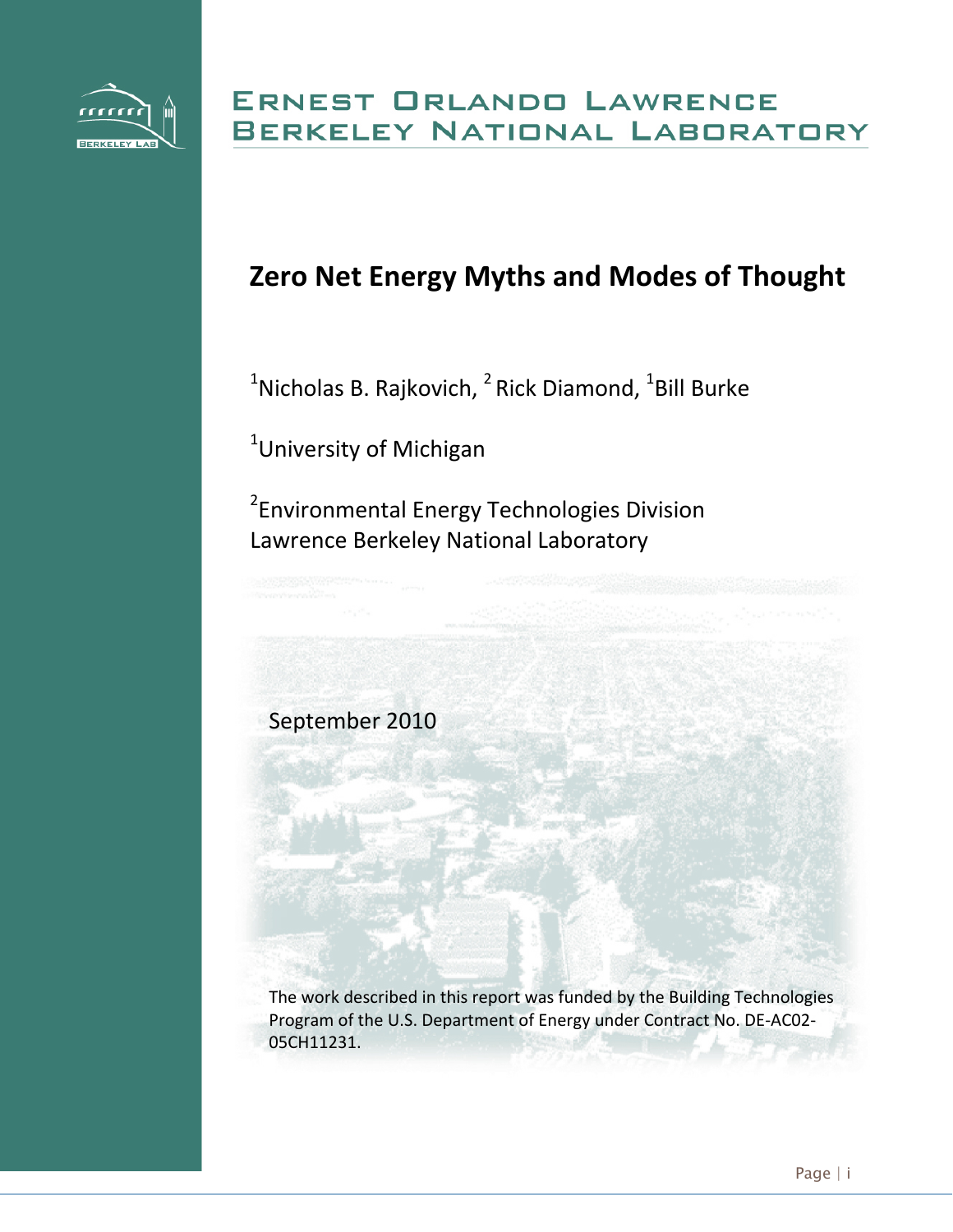# **Zero Net Energy Myths and Modes of Thought**

*Nicholas B. Rajkovich, University of Michigan Rick Diamond, Lawrence Berkeley National Laboratory and Bill Burke[1](#page-1-0)*

### **ABSTRACT**

The U.S. Department of Energy (DOE), the California Public Utilities Commission (CPUC), and a number of professional organizations have established a target of zero net energy (ZNE) in buildings by 2030. One definition of ZNE is a building with greatly reduced needs for energy through efficiency gains with the balance of energy needs supplied by renewable technologies. The push to ZNE is a response to research indicating that atmospheric concentrations of greenhouse gases have increased sharply since the eighteenth century, resulting in a gradual warming of the Earth's climate.

A review of ZNE policies reveals that the organizations involved frame the ZNE issue in diverse ways, resulting in a wide variety of myths and a divergent set of epistemologies. With federal and state money poised to promote ZNE, it is timely to investigate how epistemologies, meaning a belief system by which we take facts and convert them into knowledge upon which to take action, and the propagation of myths might affect the outcome of a ZNE program.

This paper outlines myths commonly discussed in the energy efficiency<sup>[2](#page-1-1)</sup> and renewable energy communities related to ZNE and describes how each myth is a different way of expressing "the truth." The paper continues by reviewing a number of epistemologies common to energy planning, and concludes that the organizations involved in ZNE should work together to create a "collaborative rationality" for ZNE. Through this collaborative framework it is argued that we may be able to achieve the ZNE and greenhouse gas mitigation targets.

# **Introduction**

 $\overline{a}$ 

A national effort is underway to achieve ZNE in buildings by the year 2030. One definition of ZNE is a building with "greatly reduced needs for energy through efficiency gains with the balance of energy needs supplied by renewable technologies" (DOE, 2008, page 1-8). Federal legislation such as the Energy Policy Act of 2005 (EPAct 2005, Public Law No. 109-58) and the Energy Independence and Security Act of 2007 (EISAct 2007, Public Law No. 110-140) have authorized national initiatives that will develop and disseminate technologies, practices, and policies to move the U.S. market toward ZNE buildings. In a parallel effort, several state public utility commissions (such as in California, Oregon, and Washington) and energy offices (such as the New York State Energy Research and Development Authority) have initiated efforts to put the building sector on a path to ZNE.

<span id="page-1-0"></span> $<sup>1</sup>$  The views and opinions expressed in this paper are those of the authors and do not necessarily</sup> reflect the official policy or position of the University of Michigan or Lawrence Berkeley National Laboratory.

<span id="page-1-1"></span> $2^2$  For an earlier discussion of the myths of energy efficiency in buildings that served as a model for this paper, see Diamond, R., & Moezzi, M. (2000).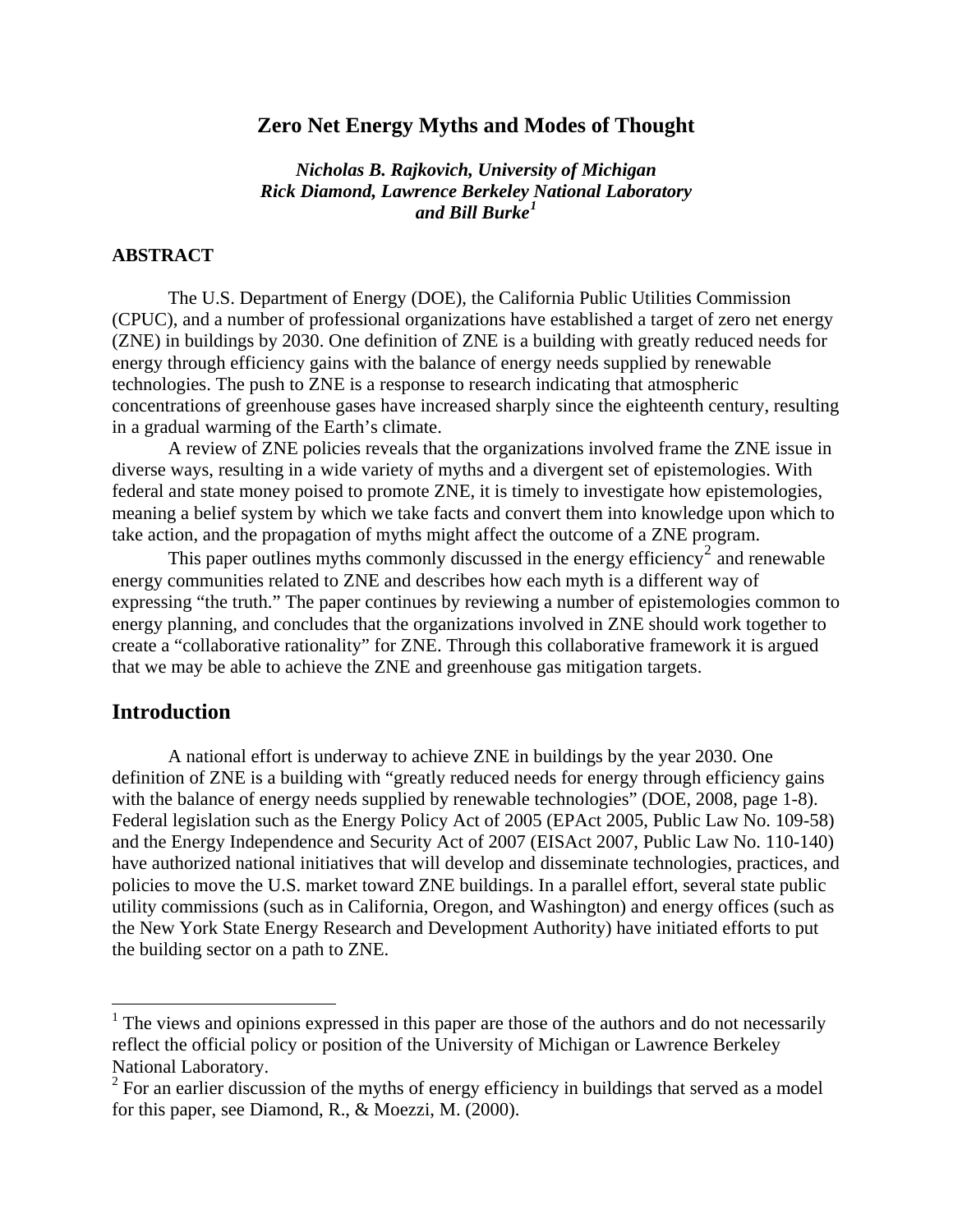Through participation in a multi-year strategic planning process led by the California Public Utilities Commission (CPUC) and the California investor owned utilities (IOUs) that focused on setting ZNE goals, it has become apparent to the authors that the organizations with a stake in ZNE tend to frame the issue in diverse ways, resulting in a wide variety of myths and a divergent set of epistemologies. With significant funding poised in California to promote ZNE, it is timely to investigate how these frames, manifested as myths and epistemologies, might affect the outcome of a ZNE program. Once we understand the divergent points of view it might be possible to engage in a collaborative process that would allow us to resolve conflicts in a mutually beneficial manner to achieve the necessary greenhouse gas reduction goals.

# **Myths Surrounding Zero Net Energy**

1

The term "myth" in popular usage is defined as "a popular belief or tradition that has grown up around something or someone." (Merriam Webster Online). Folklorists reserve the term "myth" to refer to narratives about origins, usually sacred and often metaphorical. For this paper we are generally referring to the popular definition of myth, but we draw on two concepts from folklore theory.

- 1. Myths, whether true or not, are a way of structuring understanding of how the world works.
- 2. These myths are shared by a specific group, which could be any collection of people—for example the professional community of architects—who hold and seek to communicate some common belief.

Thus, the myths we present in this paper are mini-narratives that are reflections of "mental models" (Senge 1990) and "folk models" (Kempton 1986). These myths are used to describe how groups and individuals view the world, and in this case, describe and understand ZNE. By understanding the "how" and "what" of these myths we can begin to understand the practice of energy efficiency planning, and we can begin to determine how these myths push us toward a path of action. Through this process we also reveal and deconstruct the complex host of goals, values, commitments, obligations, sense of self and other issues that surround ZNE.

**1. All new (and existing) buildings can be ZNE.** When discussing moving the entire market toward ZNE, it is important to differentiate between the technical feasibility, the economic rationale, and the policy implications of such actions. The existence today of a half dozen ZNE buildings—mostly residential, low-rise commercial, or school buildings—demonstrates that under certain conditions it is possible to deliver a ZNE building.<sup>[3](#page-2-0)</sup> But it does not necessarily follow that all buildings and building types can be ZNE.

For instance, the first ZNE buildings tend to be single story, have a low energy use intensity (EUI) and large exposed surface areas for on-site energy generation, usually building integrated photovoltaics. While single-story buildings represent 69% of the number of commercial buildings, and 46% of the sector floor area, (US DOE-EIA 2003) it does not mean that *all* building types can be ZNE—at least not initially under the current technology and economic conditions. Building types such as hospitals and restaurants (high energy use intensity) or high-rise apartments or office buildings (low-surface area for PV) will be much more difficult

<span id="page-2-0"></span><sup>&</sup>lt;sup>3</sup> For examples of ZNE commercial buildings, see the Zero Energy Buildings Database at http://zeb.buildinggreen.com/.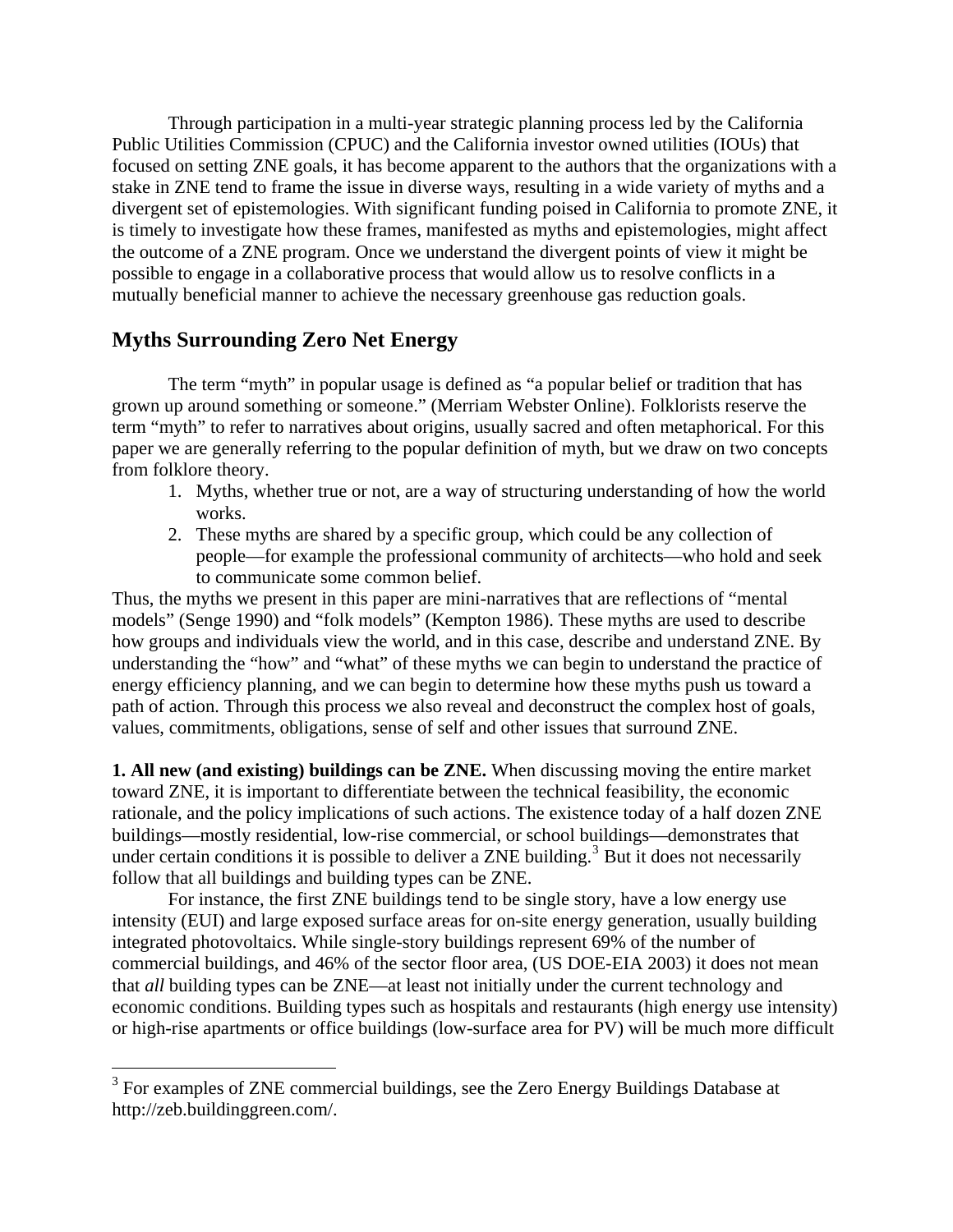and expensive to make ZNE. As evidence, one study that looked at the potential for ZNE for the existing U.S. building stock concluded that 62% of existing buildings and 47% of commercial floor area had the technical potential to be ZNE, without considering any economic criteria for the work (Griffith et al. 2007).

**2. New technologies will help us to produce ZNE buildings.** The belief that new technologies, or systems of technologies, will produce ZNE buildings—both new construction and retrofit—is debatable. While technology is an important element of ZNE buildings, it is not the only driver, and ZNE buildings must look at a variety of factors, including land use planning, zoning, solar rights, financing, utility tariffs, design practices, commissioning, consumer preferences, occupant behavior, etc. Previous technology demonstration projects such as Bonneville's Energy Edge, showed how new technologies often failed to deliver the expected savings, and, other factors such as commissioning were important to deliver savings (Piette, 1994).

If we only pursue technology options, we are not likely to succeed in achieving ZNE on a wide scale. Buildings are complex systems that incorporate numerous human decision processes, for which technology is but a tool to help achieve a result. For any technology to work as the designer intended, there is a long list of conditions that must be met in the design, installation, commissioning, and operation phases.

**3. Smart controls are a key element of ZNE buildings.** There is considerable debate over the question of smart buildings vs. smart people. Do we want to have buildings that run themselves in an optimal fashion, or have human oversight of building operation? What do we know about smart buildings? How well do these systems perform? Are they subject to even more intensive commissioning and retro-commissioning than "dumb" buildings? What do we know about building operators? Can a ZNE building rely on smart controls, or does it need to rely on building operators and occupants to perform as intended?

Looking at the early ZNE buildings, we see several instances of where the occupants and operators have compromised the energy performance of the building through their actions. This has been both intentional and inadvertent, e.g., leaving computers and lights on at night, adding additional building equipment and loads that weren't originally considered, and other actions.<sup>[4](#page-3-0)</sup> Perhaps the best solutions are ones that combine elements of both strategies—smart building controls that show when systems are performing poorly, and can correct themselves, but have feedback and override functions to allow the operators to run the buildings as well. An interesting question for research is how operators can/will override the smart controls to deliver increased comfort and other functions in response to user demands.

### **4. Building integrated photovoltaics (BIPV) are the most cost-effective way to reduce**

**carbon dioxide emissions.** Building integrated photovoltaics are an essential component of any ZNE building, as they provide all of the necessary electricity at the building site. Many building owners—and designers—prefer investing in BIPV over energy-efficient strategies, possibly for the public relations value of their visible commitment to the environment. But they are rarely cost effective by traditional economic criteria, and as such, are frequently questioned as rational

1

<span id="page-3-0"></span><sup>4</sup> As an example, see the "Case Studies of Carbon Neutrality" produced by the University of Oregon and the American Institute of Architects:

http://www.aia.org/practicing/research/AIAS077476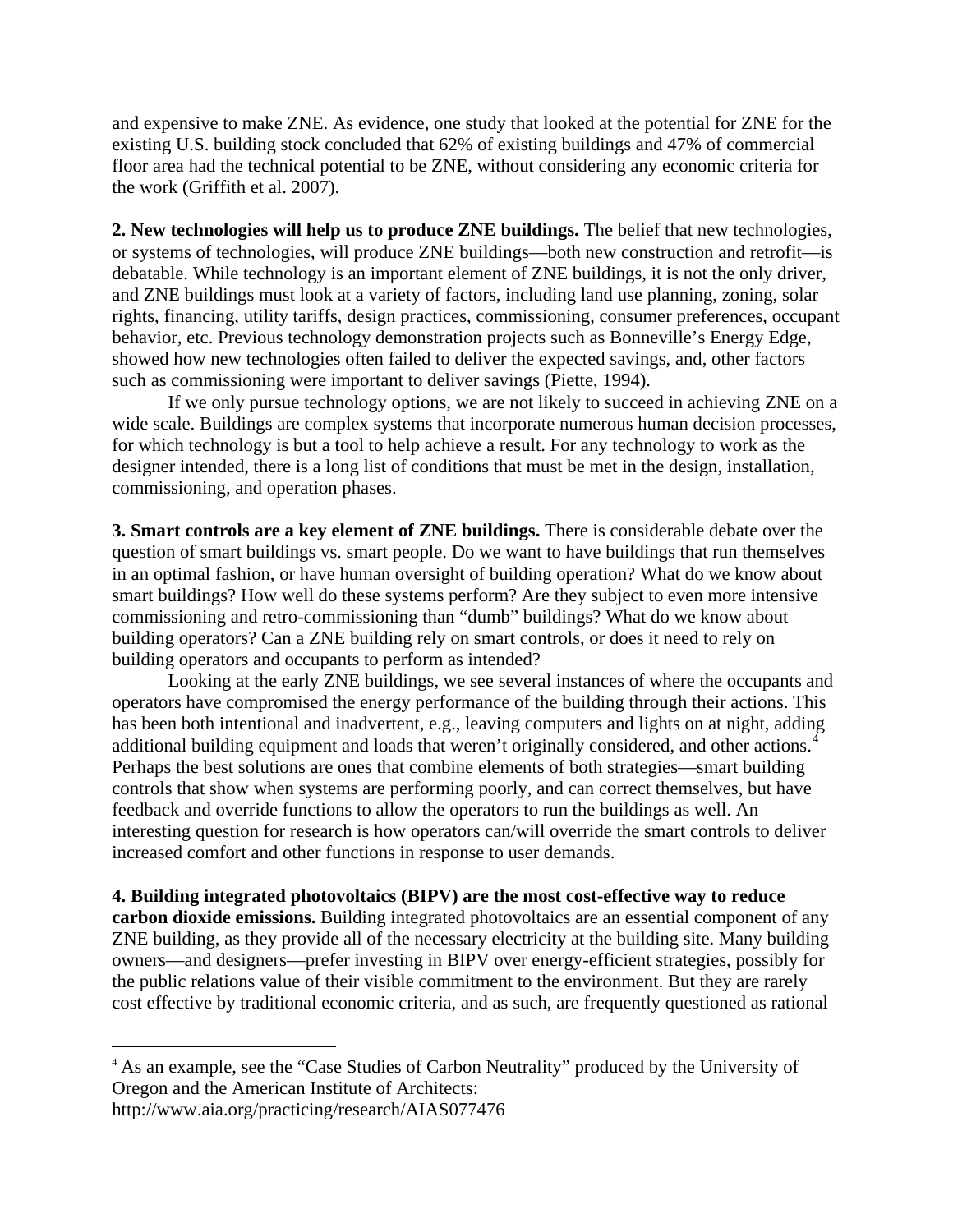policy for either incentives or building codes. BIPV are also challenged as being less economic relative to larger PV arrays located in areas with high solar gain, and that the advantages in local generation, i.e., lower transmission losses, are small compared to the loss in efficiency of central systems in optimal solar locations.

**5. Once people know how much energy they use, they will reduce their consumption.** There is a great deal of literature—and hype—on the impact of energy feedback on building energy consumption. While this situation is not unique to ZNE buildings, most ZNE buildings do have dashboards that provide building occupants and operators information on their solar and conventional energy consumption. Just providing information about energy use, however, does not guarantee that individuals or organizations will take action. Other necessary steps include the frequency and format of the information provided, comparisons or benchmarks to past history or peers, as well as several of factors that will vary by building type and user. Energy feedback needs to be in forms that people understand, at intervals they can process, with media they can incorporate into other decisions that all fit into the context of their work requirements.

**6. The operation of the ZNE building is the key element in low energy use.** Just as myth #2 discussed how technology is not the only element in ZNE performance, building operation is but one element of the ZNE building. Building operations are a key determinant of energy use, but true ZNE must reflect the total energy use of the building, including the transportation needs of building users, "location, location, location" as well as the embodied energy in building construction, renovation and demolition. While this larger life cycle analysis is not traditionally part of the ZNE definition we feel that a true societal test requires that a comprehensive analysis be undertaken to understand the real carbon impact of the building.

**7. ZNE will be the rallying cry for a new, environmentally-sensitive architecture.** Do architects respond to rallying cries? Some do, but many do not. For instance, in the mid-1970s, following the energy shocks of the first half of the decade, interest in passive solar design rose. And while research and practice focused on resource-efficient design has continued since that time, by the early 1980s, most mainstream architects were more concerned with the pros and cons of postmodernism rather than the need for energy efficient buildings.

Related to ZNE, the organization Architecture 2030, founded by architect Ed Mazria, has had a huge impact in shaping discussions of building energy use. However, one could make an argument that the 2030 Challenge has affected public policy debate more than the activities of individual architects. While Ed Mazria is an enlightened architect influencing policy, it doesn't necessarily follow that all architects are enlightened, nor does it follow that this focus on energy efficiency and renewable energy will be embraced by all of the profession. While many architects see good energy performance as integral to good design, many do not. Expecting the architecture profession, or any other profession, to lead an environmental movement that achieves one hundred percent penetration into the market is unreasonable and unlikely to occur.

**8. Vernacular design provides an environmental model for ZNE buildings.** Vernacular design, also known as design strategies that are native to a region or country, *can* provide a model for *some* ZNE buildings. Thoughtful, knowledgeable response to climate and the specifics of a particular place will always benefit a building design. Proper orientation will improve the performance of residential buildings and small commercial buildings. However, the specific uses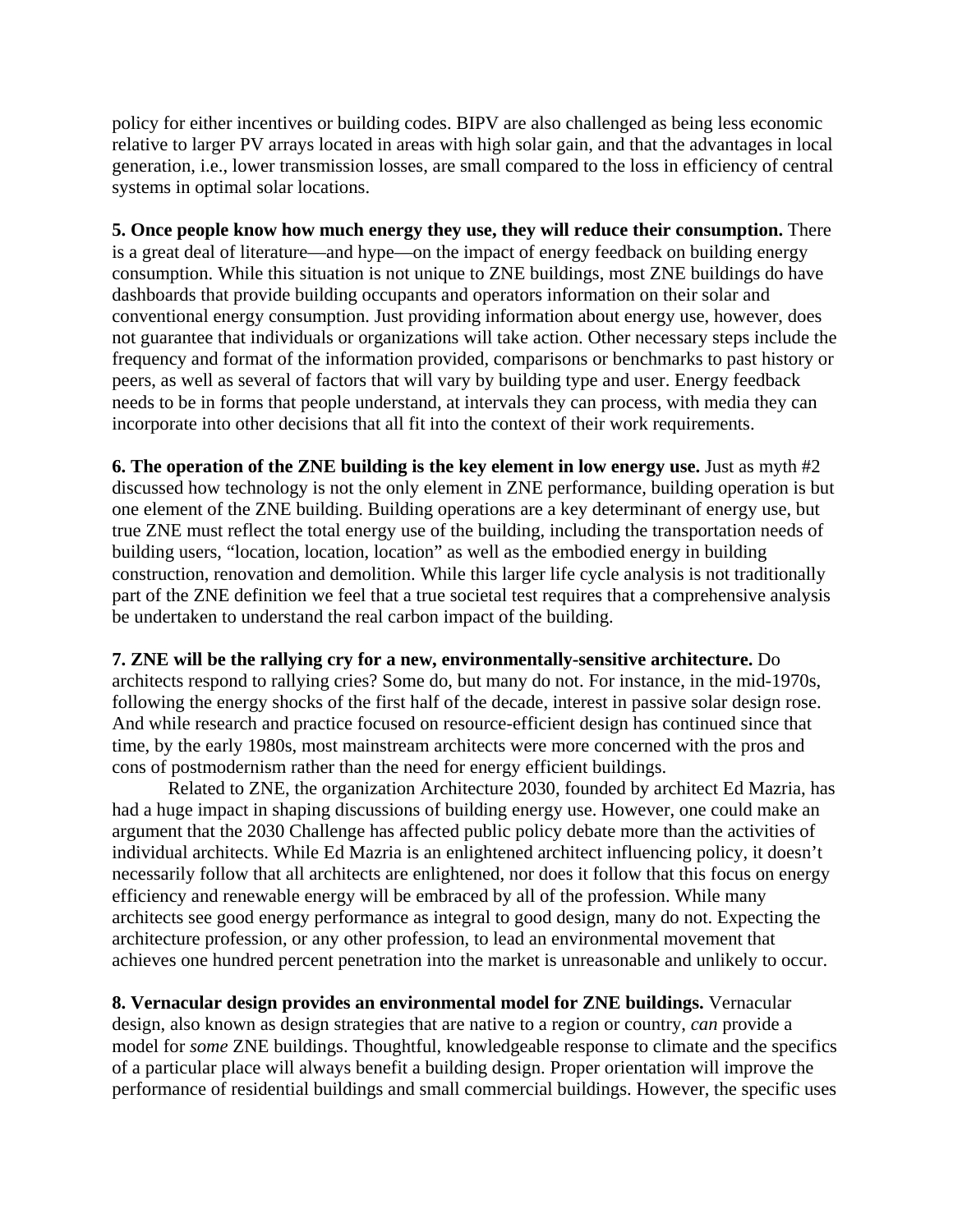of materials and construction techniques found in vernacular architecture may not be appropriate for contemporary building types.

For example, the high mass vernacular building techniques found in hot-dry climates don't precisely translate to current methods of construction. Vernacular high mass buildings use thick, massive walls as a way to create a thermal time lag. The thickness of the wall is sized so that daytime heat conducts through the wall and radiantly warms the interior in the evening. Rather than using thick walls, we tend to insulate our buildings and may add thermal mass inside the insulation. The concept of using mass to dampen thermal loads translates from the vernacular to the contemporary. The particular technique of thick, massive walls frequently does not.

**9. The push to ZNE will restrict the creative genius of architects.** Most parts of Europe have mandatory building energy standards for both residential and nonresidential buildings. In contrast, across much of the USA energy codes are voluntary.<sup>[5](#page-5-0)</sup> Few would argue that the freedom of American architects to disregard the energy performance of their buildings has led them to be recognized for their artistic leadership. If past experience with rigorous energy efficiency standards is an indicator, the artistic freedom of architects will not be compromised by even more stringent requirements. Many architects define themselves as "problem solvers" working in three dimensions. Designing to a standard of ZNE should be considered one additional part of the problem set.

The culture of the architectural profession reinforces the fear that energy standards will limit artistic freedom. There are many roles in the profession. Single practitioners must integrate all of these roles. However, even single practitioners spend only about 15% of their time in schematic design. In larger offices individuals can work to their particular strengths. Some architects have excellent sketching skills, a developed esthetic sensibility, and excel at schematic design. Within larger offices, these individuals are often seen as leaders of the firm both internally and by the public. Others architects may have skills that lead them to excel in understanding building assemblies, construction detailing, specifications, or project management. However, these non-schematic aspects of architecture are treated as peripheral to the profession in most architecture degree programs.

Understandably, educators seek to train individuals to be leaders of the profession, and believe students will learn the technical aspects of design and building in an office while they may never again have time to focus on schematic design upon graduation. This is half correct in that many architects do spend little time working as designers upon graduation. The problem is they *don't* necessarily learn the technical aspects of design and building simply by working in an office. Architects may have a breadth of knowledge, but the majority of them don't understand the fundamentals of heat transfer nor the principles that determine how moisture moves through a building assembly. Thus they can't train young architects on these basic architectural issues essential to good energy performance.

The problems architecture students are trained to solve are limited ones. We need to improve our training of students in basic physical principles and how they apply to buildings. To be effective this means more than requiring one or two survey courses, which are rarely applied to design projects. It means better balance in architectural education with more technical training

 $\overline{a}$ 

<span id="page-5-0"></span> $<sup>5</sup>$  For the current status of each state's residential and commercial building energy code, see the</sup> U.S. Department of Energy website http://www.energycodes.gov/states/.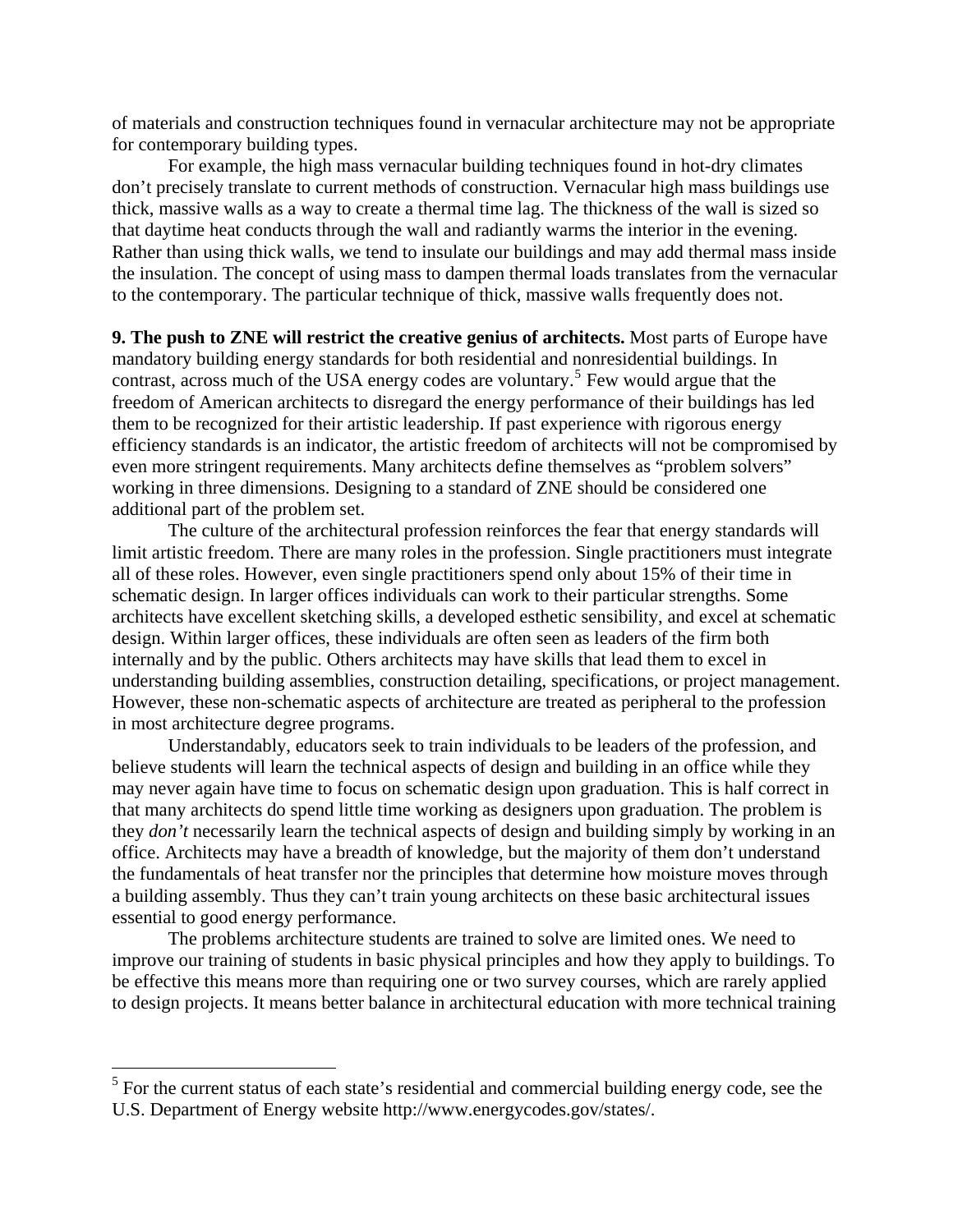that integrates design problem solving. Creative genius should be applied to all phases and aspects of architectural design![6](#page-6-0)

# **Myths in Practice**

The myths presented above are narratives that are reflections of "mental models," the frame through which an actor views the ZNE landscape and describes the issue of ZNE. While each of these myths are "true" to their author, they would be "false" to someone who does not share the same worldview because they are only a portion of the whole story. By beginning to reveal the frames and understanding the "how" and "what" of these myths we can begin to understand how these myths push us toward a path of action. We can also use the myths to unpack their underlying epistemology, the way one "knows" or justifies belief. By taking on this task we can reveal and deconstruct the complex host of goals, values, commitments, obligations, and other issues that surround ZNE, and hopefully reconstruct the issues in a way that engenders a deeper level of support from all actors.

# **Energy Efficiency Epistemologies**

If myths are an unscientific account of how the world works, then their scientific cousin is epistemology, or the study of knowledge and justified belief. Epistemology is generally concerned with the following questions:

- 1. What are the necessary and sufficient conditions of knowledge?
- 2. What are its sources?
- 3. What is its structure?
- 4. What are its limits?

Understood more broadly, epistemology is about the creation and dissemination of knowledge in a particular area of inquiry, such as energy efficiency and ZNE. (Stanford, 2005)

This section of the paper outlines four common epistemologies—logical positivism, interpretive inquiry, pragmatism, and collaborative rationality—and describes how each epistemology has a different way of "knowing" which results in different goals, methodologies, measures of success related to ZNE.

This section of the paper concludes by arguing that collaborative rationality, with a focus on three cognitive interests—the technical, practical, and emancipatory—provides the "best fit" for a per capita reduction of greenhouse gases from the built environment. A collaborative rationality accomplishes this through a *reflective* approach that allows participants to learn from a diverse and interdependent set of actors and deconstructing the myths and frames that outline

<span id="page-6-0"></span> 6 Originally published in 1996, *Building Community: A New Future for Architecture Education and Practice* by Ernest Boyer and Lee Mitgang called for recent graduates to be "prepared for the broader professional mission of promoting the value of beauty in society, for connecting buildings to human needs and happiness, and for creating healthier, more environmentally sustainable architecture that respects precious resources." Several architectural education reform projects such as Vital Signs (http://arch.ced.berkeley.edu/vitalsigns/) and the Agents of Change Project (http://aoc.uoregon.edu/) have risen to that challenge and created model curriculum materials to help balance design, technical training, and an understanding of building performance in the accredited schools of architecture in the United States.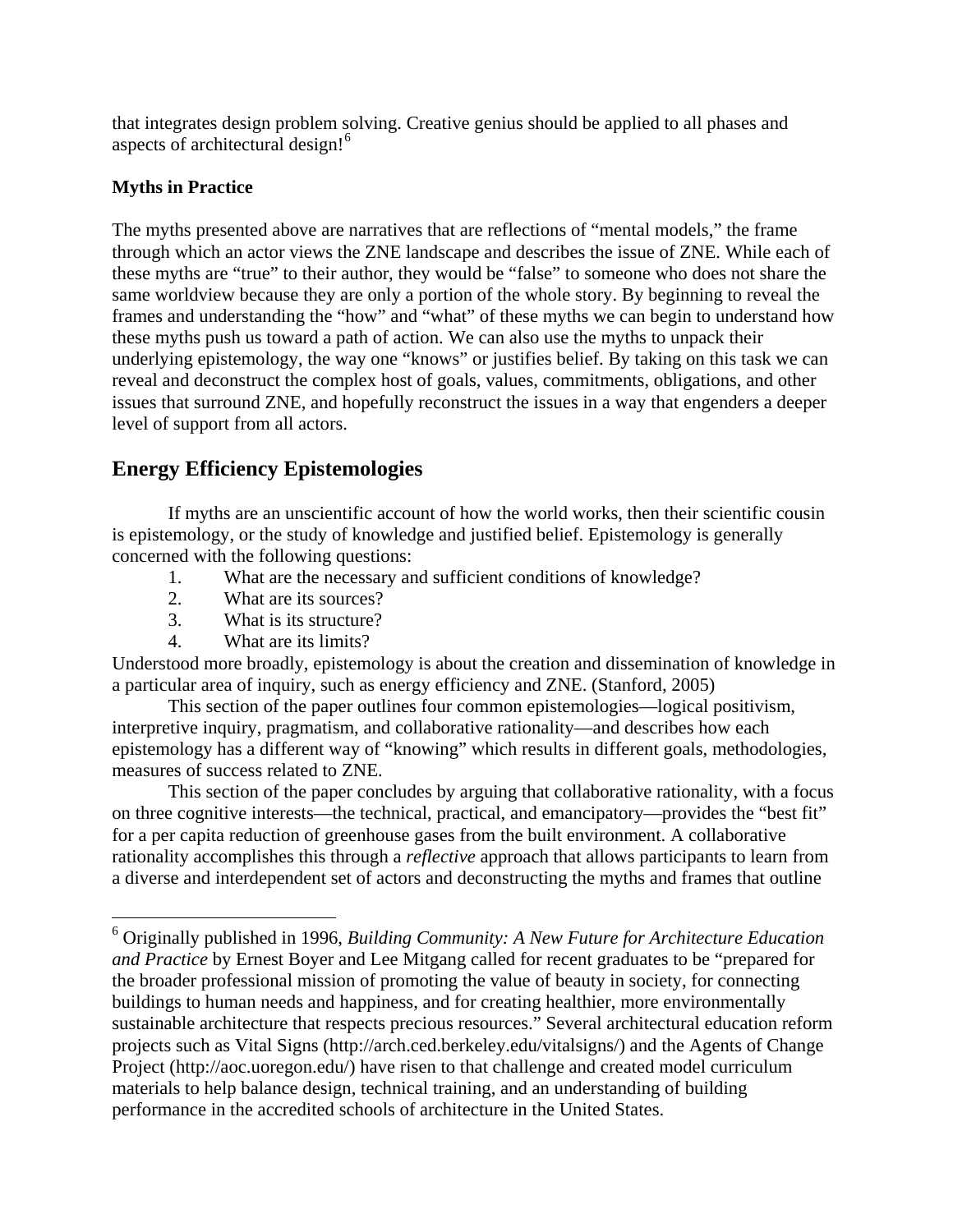their ZNE worldview. This process has been widely recognized as the first step toward true collaborative planning, a process that has been used with great success in California to resolve "wicked problems" such as those related to water rights. (Rittel and Webber, 1973; Innes and Booher, 2010)

# **Logical Positivism**

Programs promoting energy efficiency have historically taken a positivist approach to transform patterns of energy use. The goal of most energy efficiency programs is to *effect* a change in energy consumption by *causing* an end user to purchase a piece of equipment with a higher level of efficiency. This is typically done by providing the end user with information on the cost of the energy efficient equipment and providing a financial incentive to make the investment in the equipment economically attractive. This policy paradigm is widely called the Physical Technical Economic Model (PTEM).

The PTEM relies heavily on engineering and neoclassical economics, and PTEM-based energy planners approach most energy efficiency problems through a methodology called "DMAIC" (Huesing, 2008):

- *Defining* energy savings goals and current processes in use,
- *Measuring* key aspects of current processes and collecting energy and economic data related to the process,
- *Analyzing* the data to determine cause-and-effect relationships and hypothesizing what economic incentive levels are necessary to effect change in the market,
- *Improving* or optimizing an end user process based upon the data provided,
- *Controlling* to ensure that any deviations from the original program goals are corrected as the program scales up to the entire market.

Using methods such as DMAIC, the PTEM has been effective in causing an increase in investment in specific energy efficient technologies such as fluorescent lighting and high efficiency motors. PTEM has been favored over other approaches primarily because energy savings achieved through these programs are easy to verify. But, PTEM-type programs have not been totally effective. Despite substantial efforts (and incentives) to cause investment in energy efficient technologies, a significant gap exists between the potential for energy efficiency and the level of investment actually occurring in the market. (Granade et al., 2009)

Because of its positivist temperament, PTEM-based planners rely on engineering or economics to explain away the gap. The first part to their argument is that there are significant institutional and other barriers in the market that prevent consumers from behaving rationally and therefore prevent the market from performing to its full potential. They state that these barriers include limited availability of capital, predatory pricing, regulatory distortions, transaction costs, and inseparability of energy efficiency from other product attributes. (Sullivan, 2009, pg. iv) Their second argument is that the gap is more apparent than is actually real. Under this explanation they argue that the gap is actually a consequence of the normal operation of an efficient market, and that adoption rates for any new technology should lag behind the level of economic potential at any point in time. (Sullivan, 2009, pg. iii) Neither of these explanations is totally satisfying, and recent research has shown that PTEM-based programs tend to oversimplify consumer and business decision-making, leading to on overemphasis on costbenefit tests and ineffective marketing. (Sullivan, 2009, pg. iv)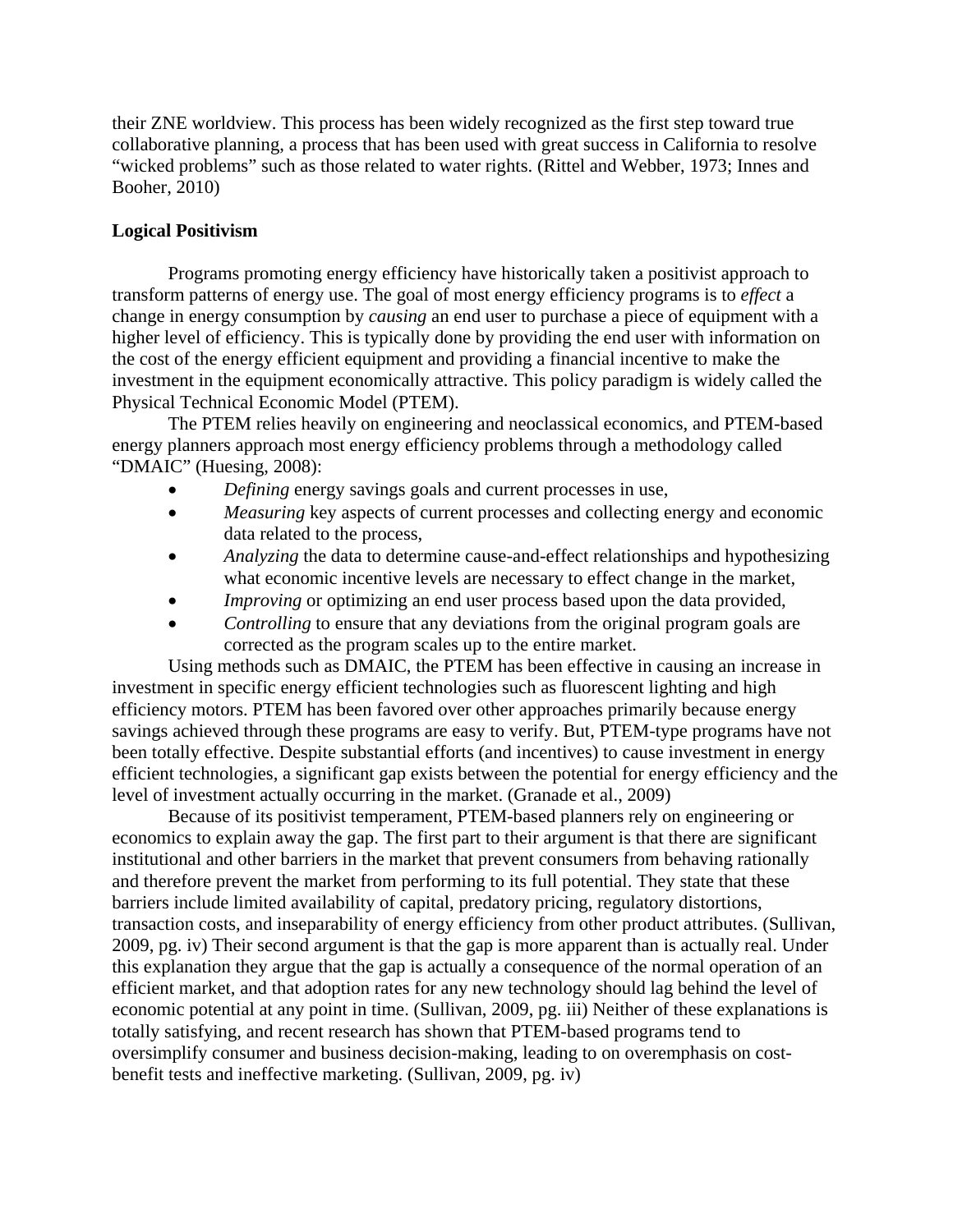In addition, because energy efficiency as defined under PTEM uses strict neoclassical engineering and economic models, energy savings is defined as the total reduction in energy usage from a baseline condition to a "better" condition after a measure is installed. By doing this, PTEM-based programs inadvertently reward buildings that have a higher initial energy use intensity (single family housing, multi-story office buildings) with greater levels of financial incentives. This is because the baseline energy use intensity for these building types is higher, and therefore the potential for total energy savings (measured in kilowatts (kW), kilowatt-hours (kWh), or therms (thm) of natural gas) is also higher. Because of some of these issues, and a feeling that engineering and economics could not explain away all of the problems, a number of researchers began to push for a theory of energy efficiency grounded in social theory.

### **Interpretive Inquiry**

Beginning in the early 1990s, researchers such as Loren Lutzenhiser showed that the role of human social behavior has been largely overlooked in energy policy, despite the fact that social impacts of energy use have a significant effect on the results of any energy program. He argued that although a social theory of energy was scattered across a number of social science disciplines, a body of research concerned with human factors in energy use did exist and that we should apply these techniques to achieve deeper results. (Lutzenhiser, 1993)

One method advocated by Lutzenhiser was segmentation, or "identifying homogenous sub-populations within larger heterogeneous populations." (Moss, 2008, pg. 3) This technique, used widely in the field of marketing, is an effort to effectively communicate with, and motivate to action, an increasingly diverse population of individuals, families and businesses by understanding their needs and patterns of energy use. (Ibid., pg. 3) Methodologies advocated by this newly minted "social approach" included ethnographic studies to characterize patterns of energy use in specific demographic groups, focus groups, and longitudinal studies of energy usage. The primary focus of the social approach was reducing energy usage in the residential sector where the PTEM model had failed to achieve penetration and results. Under the social approach, the PTEM failure to penetrate into a market is defined as a failure to understand the needs (especially the non-economic needs) of a market.

While perhaps better equipped to understand the needs of the greater population by determining attitudes on type of development, interpretive inquiry also lacks an ability to make a value judgment favoring one type of development over another. For instance, if a portions of a surveyed sub-population preferred single-family residential over multi-family housing, the social model would not have the grounds to reject the single-family housing even if it was more energy intensive. Because of this, we see socially based energy planners following the same path as their PTEM brethren, driving "whatever the market wants" to a higher level of efficiency.

#### **Pragmatism**

Recently, PTEM has been revised by the social approach, resulting in the current "sociotechnical" model used by many energy efficiency programs. (Janda, 2002) The current energy efficiency planning process is a collage of PTEM and interpretive methodologies. Under this socio-technical model, the authority to operate programs that are "socially good" but produce little energy or economic savings is granted by lumping all of the programs together into one large program, called a portfolio. In this portfolio, planners are able to shift cost effectiveness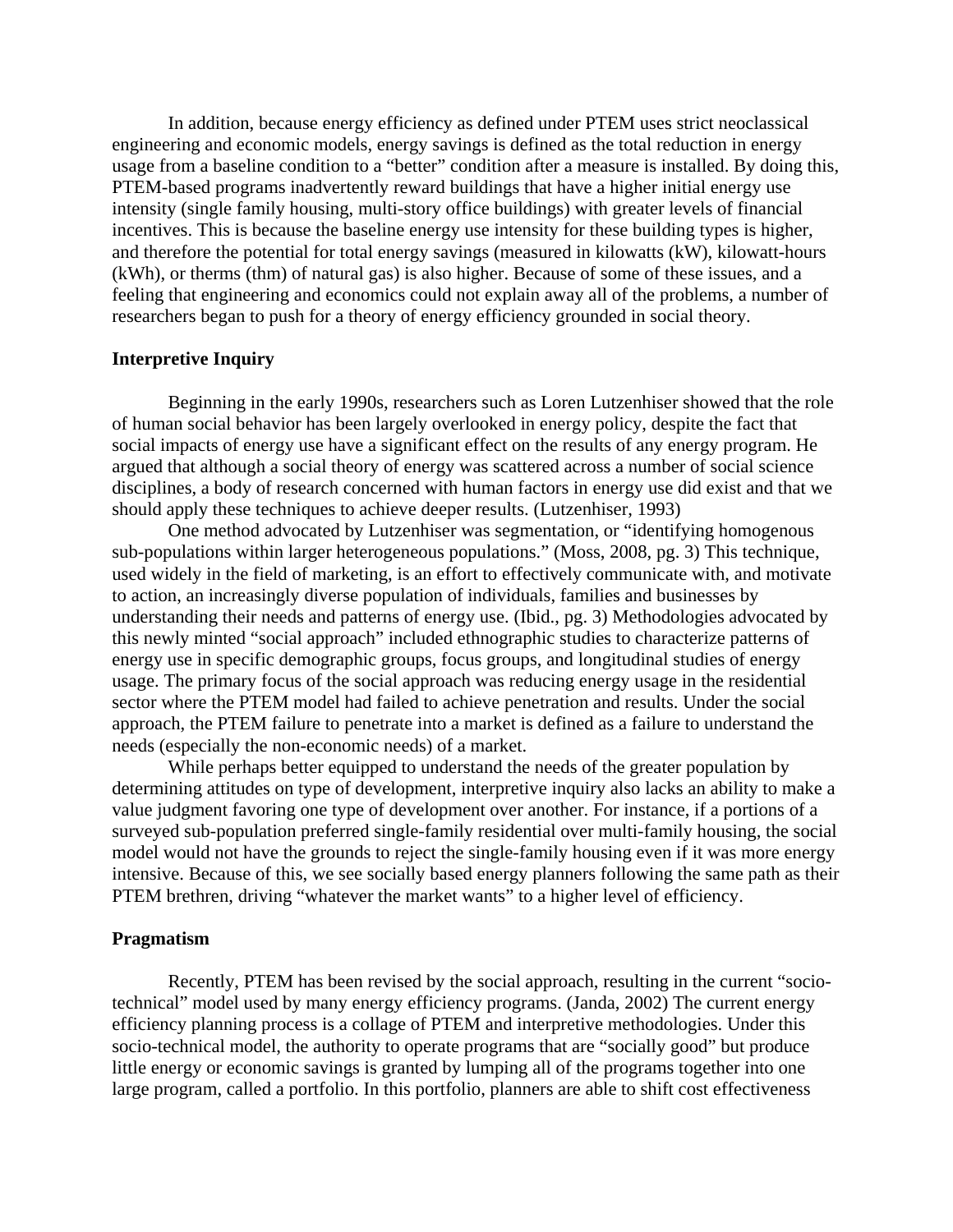from high-producing programs that have a benefit-cost ratio much greater than one to other programs that produce social good but would otherwise not pass a cost effectiveness test.

While this new perspective constructs validity by keeping some of the economic tools from the PTEM, and offers possibilities for reshaping programs to make them more effective in addressing the "gap" between efficiency potential and level of efficiency achieved in the market, this model was not incorporated into the design of energy efficiency programs until very recently and results from this shift have yet to be analyzed. (Sullivan, 2009, pg. vi) Unfortunately, it is unlikely that this socio-technical approach will succeed in promoting ZNE alone.

Recognizing these issues, and in an attempt to allow ZNE to align with traditional focus of energy efficiency programs, the California Public Utilities Commission (CPUC) uses costeffectiveness calculations procedures from four major perspectives: Participant, Ratepayer Impact Measure (RIM), Program Administrator Cost (PAC), and Total Resource Cost (TRC). A fifth perspective, the Societal test, is treated by the CPUC as a variation on the Total Resource Cost test. The results of each perspective can be expressed in a variety of ways, but in all cases it is required to calculate the net present value of program impacts over the lifecycle of the impacts. (CPUC, 2001)

Under this economic evaluation apparatus, it is assumed that if enough externalities are incorporated into one of the tests, any rational approach to reducing energy usage in the built environment would be permissible and could pass one of these tests. However, studies by consultants to the California Energy Commission (CEC) have shown that this is not the case; commonly used externalities such as costs of carbon have little effect on improving the benefitcost ratio of any of the tests when applied to ZNE development. (Goetzler, 2008) Unfortunately, it appears that promoting ZNE will never have a benefit-cost ratio much higher than one when only looking at the energy issues in isolation, limiting the ability of energy efficiency programs to promote ZNE unless methodologies and epistemology are adopted to balance social good against economic utility.

Under a pragmatic approach, energy efficiency programs are free to promote any approach to ZNE that is seen to be appropriate. ZNE building incentives survive the five costeffectiveness tests by being judged as part of a portfolio of programs. But this does not allow ZNE development to stand on its own as an issue, and when the cost effectiveness of other parts of the program falter, funding will be stripped from the ZNE programs to support the overall portfolio. Therefore, the pragmatist approach will not be a sustainable approach to sustainable development; programs promoting low energy buildings must offer consistent incentives to gain traction in the market and must remain available for long periods of time to effect real change in patterns of settlement. To move forward we must combine the frames, myths and epistemologies of the actors to create a new approach, a new collaborative rationality. (Habermas, 1981)

#### **Collaborative Rationality**

One of the greatest flaws of energy efficiency planning is a lack of reflection and open dialogue that allows parties to speak honestly and discuss the "warts" inherent to the process. To give an example, in the development of a utility rate case process, in order to move from the current pragmatist approach utilized by many energy efficiency programs to a truly collaborative approach we might begin by analyzing the volumes of communication and transcripts from past energy efficiency rate cases to understand who are the key actors, what are their positions, how these positions are interdependent, and to bring to light how their filings reflect a complex host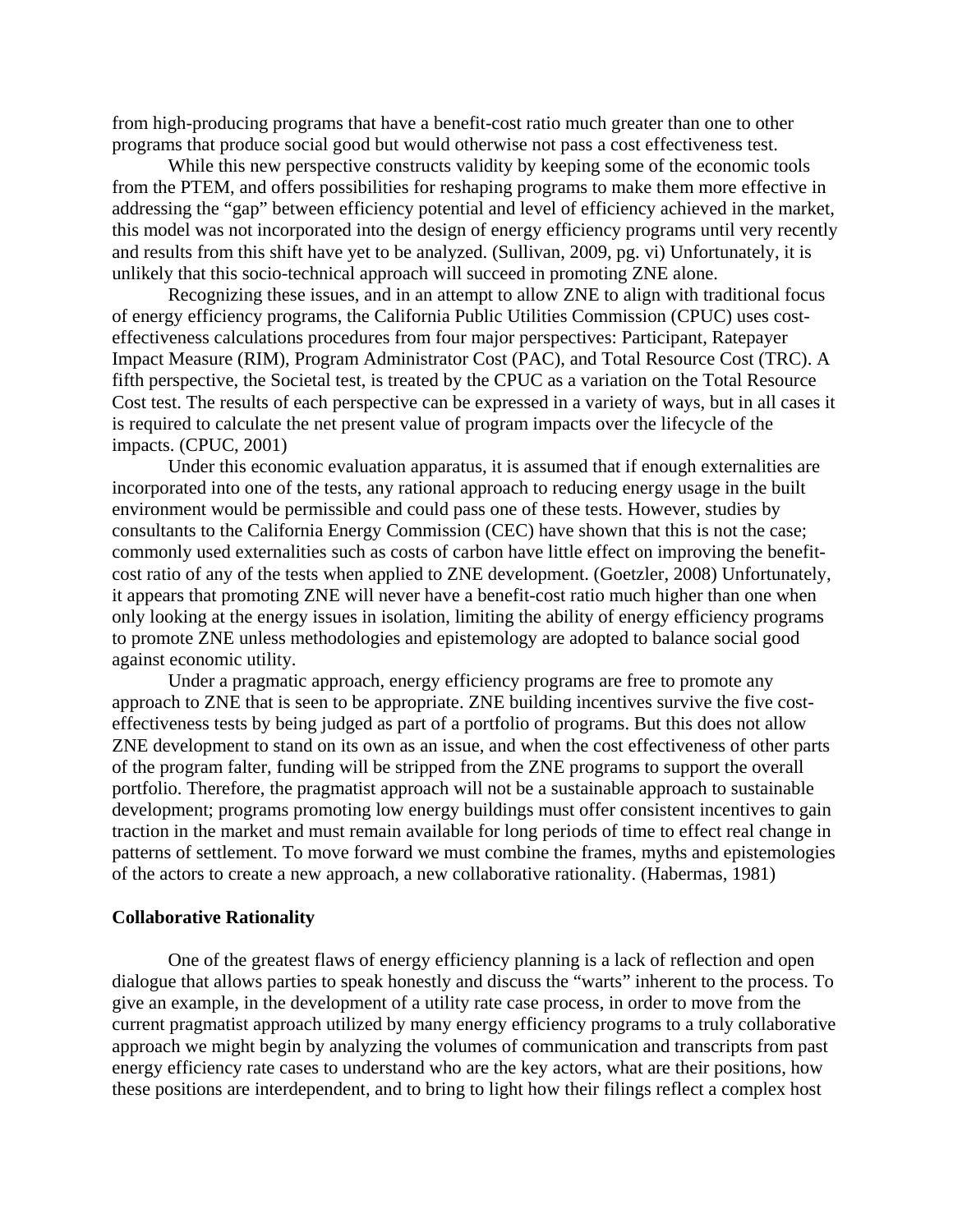of goals, values, commitments, obligations, senses of self and others. By conducting this analysis, we would begin to deconstruct the "technical-instrumental" and "moral-practical" dimensions of energy efficiency practice. (Forester, 1993, pg. 5) This reflection is necessary for eventual "authentic dialogue" to occur because it gives the facilitator of a collaborative process a method to bring divergent organizations together in a way that preserves their diversity but promotes interdependence, giving legitimacy to the process and outcomes. (Innes and Booher 2003)

Authentic dialogue<sup>[7](#page-10-0)</sup> is critical to true collaborative planning because it allows a "collaborative rationality" to emerge. This new rationality, defined by the actors in the process, would be the basis for a ZNE policy, and would represent the collective meanings, identities, and heuristics of the team that participated in the process. Collaborative planning is therefore a process that empowers stakeholders by elevating them to the level of decision-makers through authentic dialogue, dependent on a diverse and interdependent set of interests.

Collaborative planning has been effective in solving other "wicked" problems, most notably in Sacramento where the Sacramento Water Forum spent five years in an intensive consensus building process to manage their limited water supply (Innes and Booher 2000; Innes and Booher, 2003; Innes and Booher, 2010). For the first time in California history, a collaborative group was convened that included eighteen state and federal agencies that had jurisdiction over California's water supply. The collaborative planning process allowed the wide variety of stakeholders to create a collective set of decisions which they were willing to defend to the larger public, and new relationships between former adversaries allowed for creative problem solving that went beyond what would have happened if each organization had entered into a traditional litigation process. While water policymaking is an arena where the most sophisticated collaborative dialogues are occuring, experiments in collaborative thinking are going on in many other arenas, including fiscal reform, school reform, habitat conservation, transportation planning and planning for sustainable development (Innes and Booher 2004, pg. 4)

To our knowledge, true collaborative planning has not been attempted in the past related to energy efficiency and renewable energy, but engaging in such an effort would be timely because many state public utility commissions are planning to leverage billions of dollars in public goods charge funding to support ZNE development. (CPUC, 2009) By engaging in collaborative planning we might allow energy efficiency programs to truly support ZNE that could not have occurred in the past. The result might be communities that are socially inclusive, sustainable, and climate neutral. (Blanco et al., 2009; Blanco et al., 2009a)

# **Conclusion**

 $\overline{a}$ 

Human behavior, including worldviews, myth making, and ways of knowing, have been largely overlooked in energy policy despite the fact that social impacts of energy use have a significant effect on the results of any energy program. Any frame, myth or epistemology is an incomplete truth, and therefore lacks the complete ability to serve the diverse set of needs in our communities. To create whole truths we need to engage in authentic dialogue on the way to

<span id="page-10-0"></span> $<sup>7</sup>$  The concept of authentic dialogue is borrowed from the Frankfurt School of critical theorists,</sup> especially Jurgen Habermas (Habermas, 1981). His theories are widely considered to be the foundation of collaborative planning that was later described by Forester, Healy, Dryzek, and Innes/ Booher (Forester 1980; Healy 1992; Dryzek 1990; Innes and Booher 2010).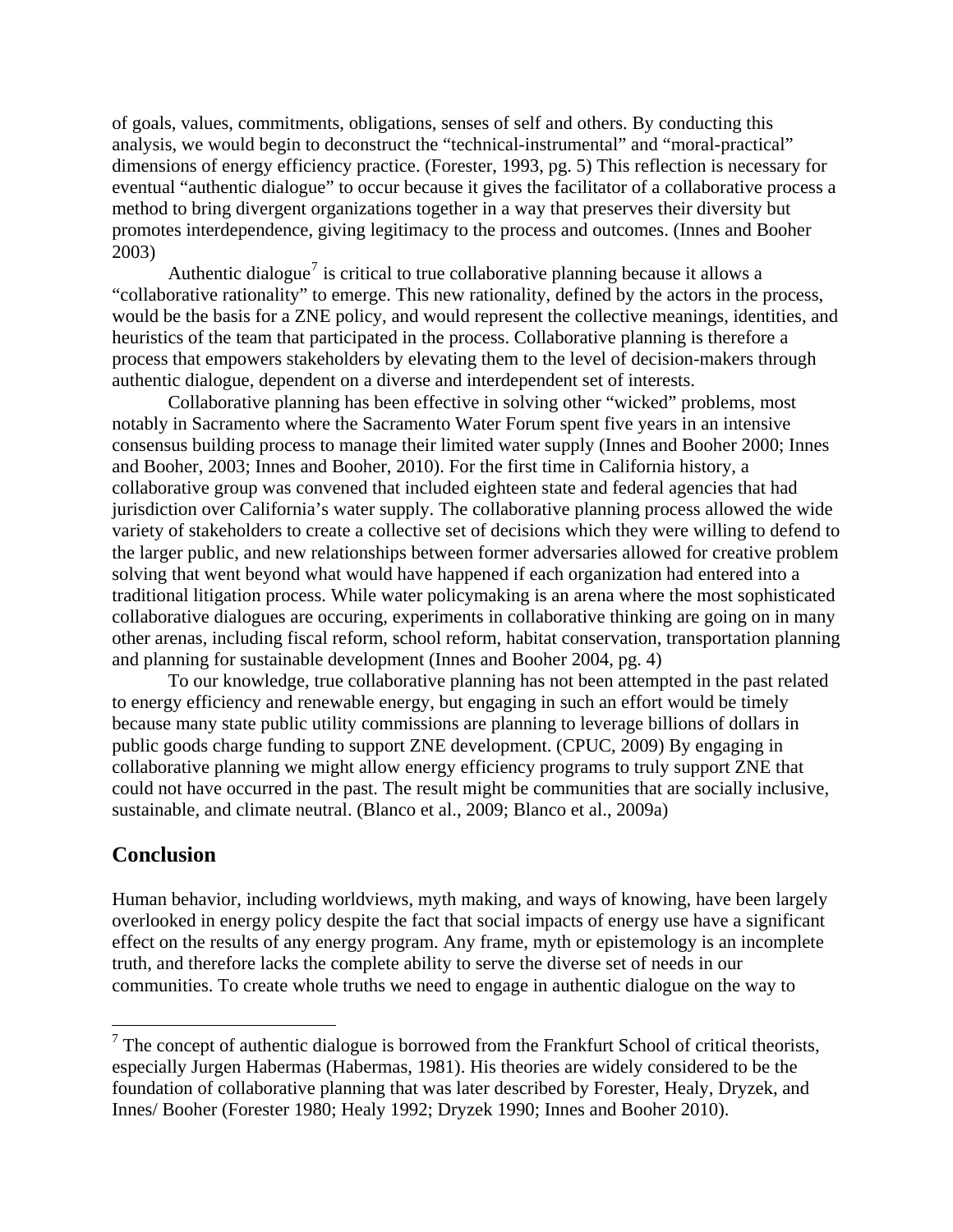creating a collaborative rationality that is a reflection of all of the actors in the ZNE process. Only then will we begin to achieve the deep reductions in greenhouse gas emissions necessary to stabilize the global climate system.

# **References**

Bernstein, R. J. (1966). John Dewey. New York, Washington Square Press.

- Bernstein, R. J. (1976). The Restructuring of Social and Political Theory, Harcourt Brace Jovanovich, Inc.
- Blanco, H., M. Alberti, et al. (2009). "Hot, congested, crowded and diverse: Emerging research agendas in planning." Progress in Planning 71: 153-205.
- Blanco, H., M. Alberti, et al. (2009). "Shaken, shrinking, hot, impoverished and informal: Emerging research agendas in planning." Progress in Planning 72: 195-250.
- CPUC (2001). California Standard Practice Manual: Economic Analysis of Demand-Side Programs and Projects. San Francisco, California, CPUC.
	- -. (2008). Decision Approving 2010 to 2012 Energy Efficiency Portfolio and Budgets. CPUC. San Francisco, CA, CPUC.
- Diamond, R. and M. Moezzi (2000). Revealing Myths about People, Energy and Buildings. 2000 Summer Study on Energy Efficiency in Buildings, Washington, D.C., American Council for an Energy Efficient Economy (ACEEE).
- DOE. (2008). "Building Technologies Program (BTP) Multi-Year Program Plan." Retrieved October 21, 2009, from http://www1.eere.energy.gov/buildings/mypp.html.
- -. (2009). "Net-Zero Energy Commercial Buildings Initiative." Retrieved October 21, 2009, from http://www1.eere.energy.gov/buildings/commercial\_initiative/.
- Dryzek, J. S. (1990). Discursive Democracy: Politics, Policy and Political Science. Cambridge, Cambridge University Press.
	- ———. (1993). Policy Analysis and Planning: From Science to Argument. The Argumentative Turn in Policy Analysis and Planning. F. Fischer and J. Forester. Durham, NC, Duke University Press.
- Dykman, J. (1983). "Reflections on planning practice in an age of reaction." Journal of Planning Education and Research 3(1): 5-12.
- Feyerabend, P. (1975). "How to Defend Society against Science." Radical Philosophy 11: 3-8.
- Forester, J. (1980). "Critical theory and planning practice." Journal of the American Planning Association 48: 67-80.
- ———. (1989). Planning in the Face of Power. Berkeley, CA, University of California Press. ———. (1993). Critical Theory, Public Policy, and Planning Practice. Albany, NY, State University of New York Press.
- Goetzler, W. (2008). Zero Energy Homes: Implications for California. 2008 Emerging Technologies Summit, San Diego, CA.
- Granade, H. C., J. Creyts, et al. (2009). Unlocking Energy Efficiency in the U.S. Economy, McKinsey & Company.
- Habermas, J. (1981). The Theory of Communicative Action: Reason and the Rationalization of Society. Boston, MA, Beacon Press.
- Hawthorne, C. (2003). "Turning Down the Global Thermostat." Metropolismag.com Retrieved October 21, 2009, from http://www.metropolismag.com/story/20031001/turning-downthe-global-thermostat.